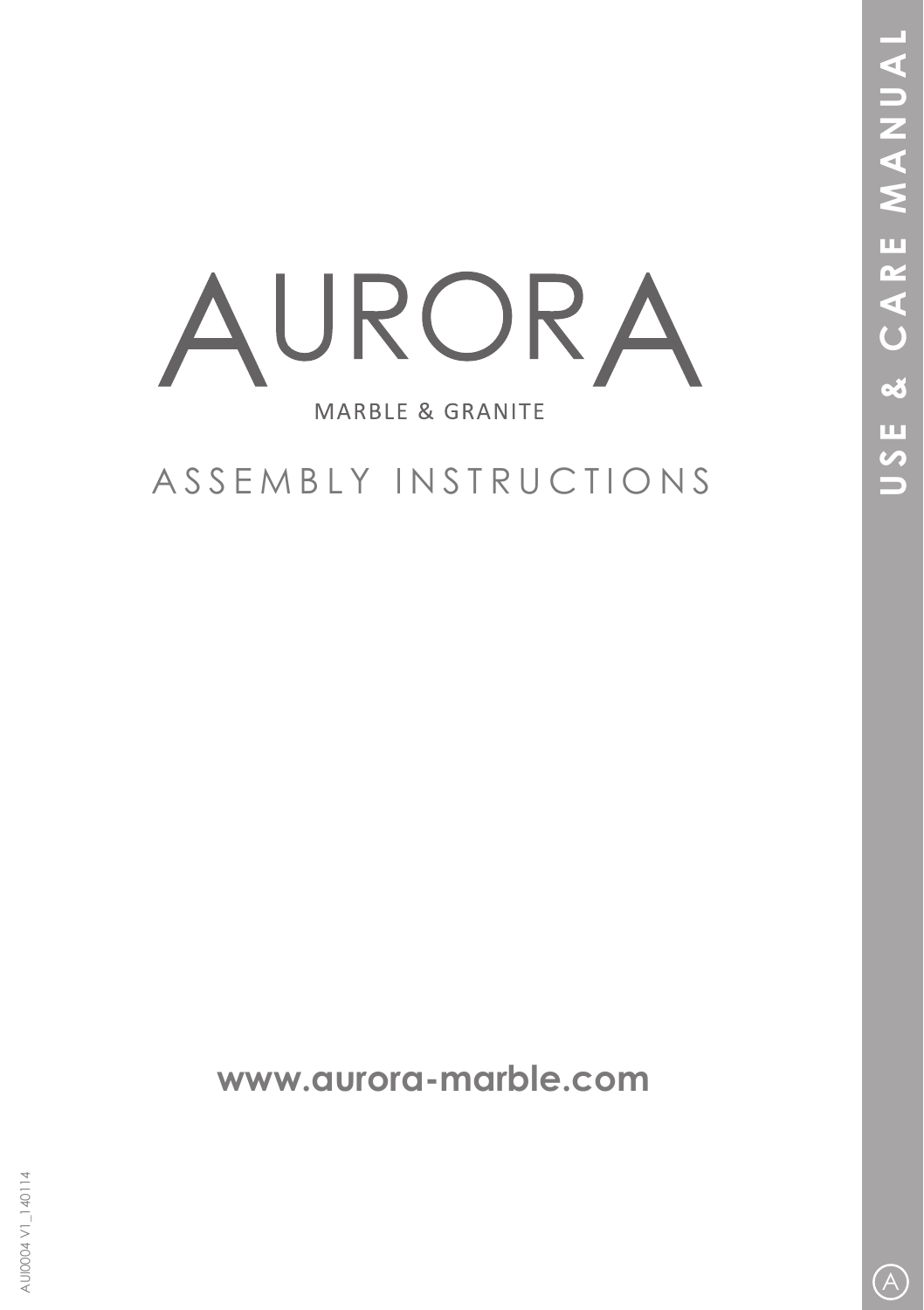

IMPORTANT: These instructions are for your safety. Please read through them thoroughly before use and retain for future reference. Failure to follow them may result in serious or fatal injury and/or property damage.



WARNING: This product is heavy. Failure to install this product securely and in accordance with these instructions could lead to a serious or fatal injury.

## **INTRODUCTION**

Thank you for choosing this product. The product is designed to meet the most stringent quality, performance, and safety requirements. This guide aims to improve your understanding and appreciation of your new fire surround by providing simple and informative assembly instructions.

## **CONTENTS**

**SECTION 01**

| <b>JLUITUITUI</b>                |           |
|----------------------------------|-----------|
| Introduction                     | 02        |
| Cautions                         | 03        |
| Handling                         | 04        |
| Unpacking                        | 04        |
| Electrical safety                | 04        |
| <b>SECTION 02</b>                |           |
| Check                            | 05        |
| Identification                   | 05        |
| <b>SECTION 03</b>                |           |
| Securing the Product             | 06        |
| Gluing                           | 06        |
| Adhesive selection & application | 06        |
| Fixing methods                   | 07        |
| Assembly                         | $09 - 14$ |
| Care and maintenance             | 15        |
| Disclaimer                       | 16        |
| Guarantee                        | 16        |
| Contacts                         | 16        |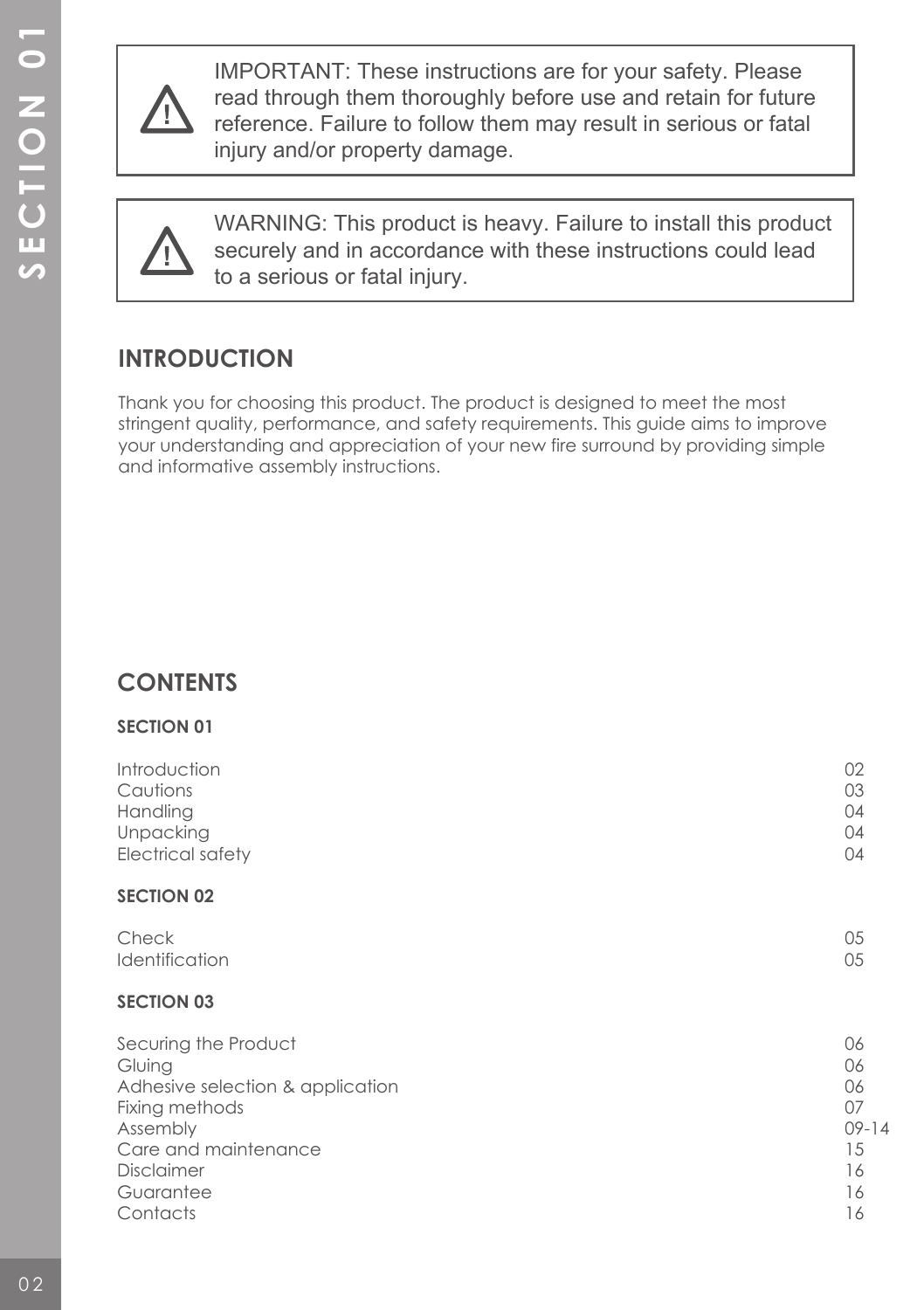## **CAUTIONS**

#### **DO'S**

- 1 • Always ensure this product is installed in accordance with this guide.
- Always use a registered gas safe engineer when installing gas fires.
- This product must be installed by a suitably qualified professional. Not suitable for DIY instillation.
- Always ensure that the correct tools and materials are used to assemble / install this product.
- Always ensure the product is secured to a solid wall or structure using the mechanical fixings and methods described in this guide.
- Always ensure the wall and floor have sufficient load bearing capabilities to allow the surround to be installed safely and securely. The foundation must be sufficient to support the entire weight of the surround.
- 1 • Always ensure the product is assembled in an area that is free from dust, grease or liquids.
- If using an electric fire with this product, always make sure the electrical socket is accessible and located adjacent to, but not above or behind the fireplace.

#### **DON'TS**

 $\overline{a}$ 

1

j

 $\overline{a}$ 

- j • Never install the surround on a non-structural wall such as a lightweight metal stud wall or movable partitions etc.
- Never rely on adhesive alone to fix this product to the wall.
- Never install or use the fireplace anywhere where water is in use, i.e. bathrooms, kitchens, shower rooms, swimming pools etc.
- Never route the mains supply cord under carpet etc.
- Never install the fireplace close to curtains or combustible materials.
- Never sit, stand, lean or climb on the fireplace. Children must never be allowed to play on the fireplace and should be discouraged from playing close to it.
- Never place or store heavy loads on the mantel shelf.
- Never use abrasive materials or cleaning agents to clean this product.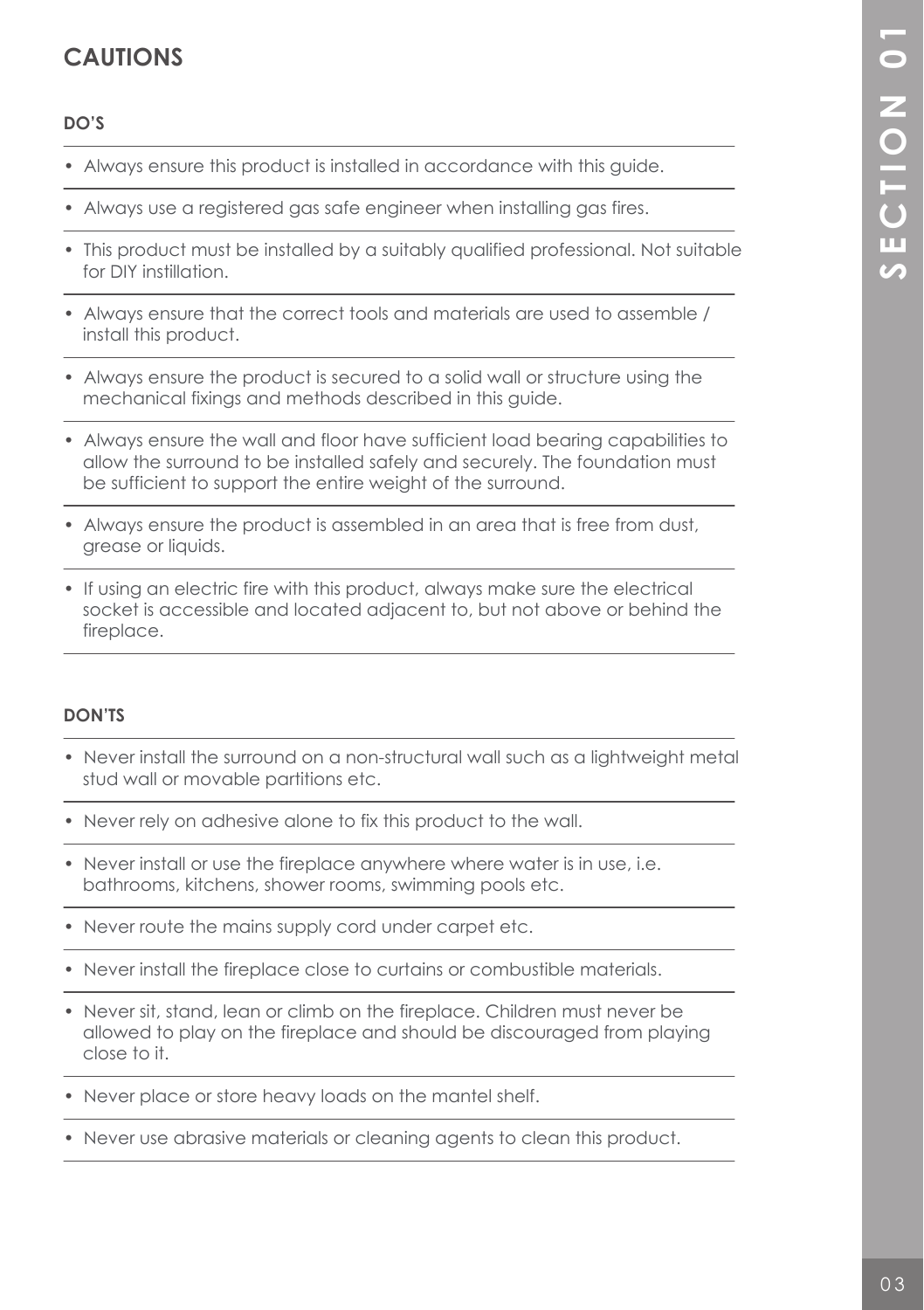## **HANDLING**

Before continuing any further with the assembly and installation of this product please read the following:



**WARNING:** Stone fireplaces can weigh in excess of 120Kg (full set). Seek assistance when moving any of the components. **Do not attempt to lift any of the components alone.** 

- When lifting always keep your back straight. Bend your legs and not your back.
- Avoid twisting at the waist. It is better to reposition your feet.
- Avoid upper body / top heavy bending. Always bend from the knees rather than the waist. Do not lean forward or sideways whilst handling components.
- Always grip with the palm of your hand. Do not use the tips of your fingers for support.
- Always keep the product as close to the body as possible to prevent unnecessary and undue strain on the body.
- Use gloves to provide additional grip.
- Seek assistance when lifting heavy parts.

## **UNPACKING**

The unit is supplied in multiple parts. Carefully unpack the parts using the following procedure:

- Ensure that the product is in the correct position with the carton / label wording legible.
- Make sure the installation site is clear, with no obstacles or trip hazards.
- Seek assistance when lifting parts.
- Appropriate safety attire should be worn e.g. Safety boots and gloves.
- Unpack the parts close to the installation site.
- Do not dispose of packaging materials until installation has been completed.

## **ELECTRICAL SAFETY (FOR DOWNLIGHTS)**

- Do not spray liquids directly onto any surface of the downlights.
- If the supply cord is damaged it must be replaced by the manufacturer, its service agent or a similarly qualified person in order to avoid a hazard.
- Downlights are not intended for use by persons (including children) with reduced physical, sensory or mental capabilities, or lack of experience and knowledge, unless they have had supervision or instruction concerning use of the appliance by a person responsible for their safety.
- Children should be supervised to ensure that they do not play with the downlights.
- The plug must be accessible after installation to allow for isolation in an emergency.



**WARNING:** This product must be installed by a suitably qualified professional. Not suitable for DIY installation. Failure to do so may result in serious or fatal injury and/or property damage.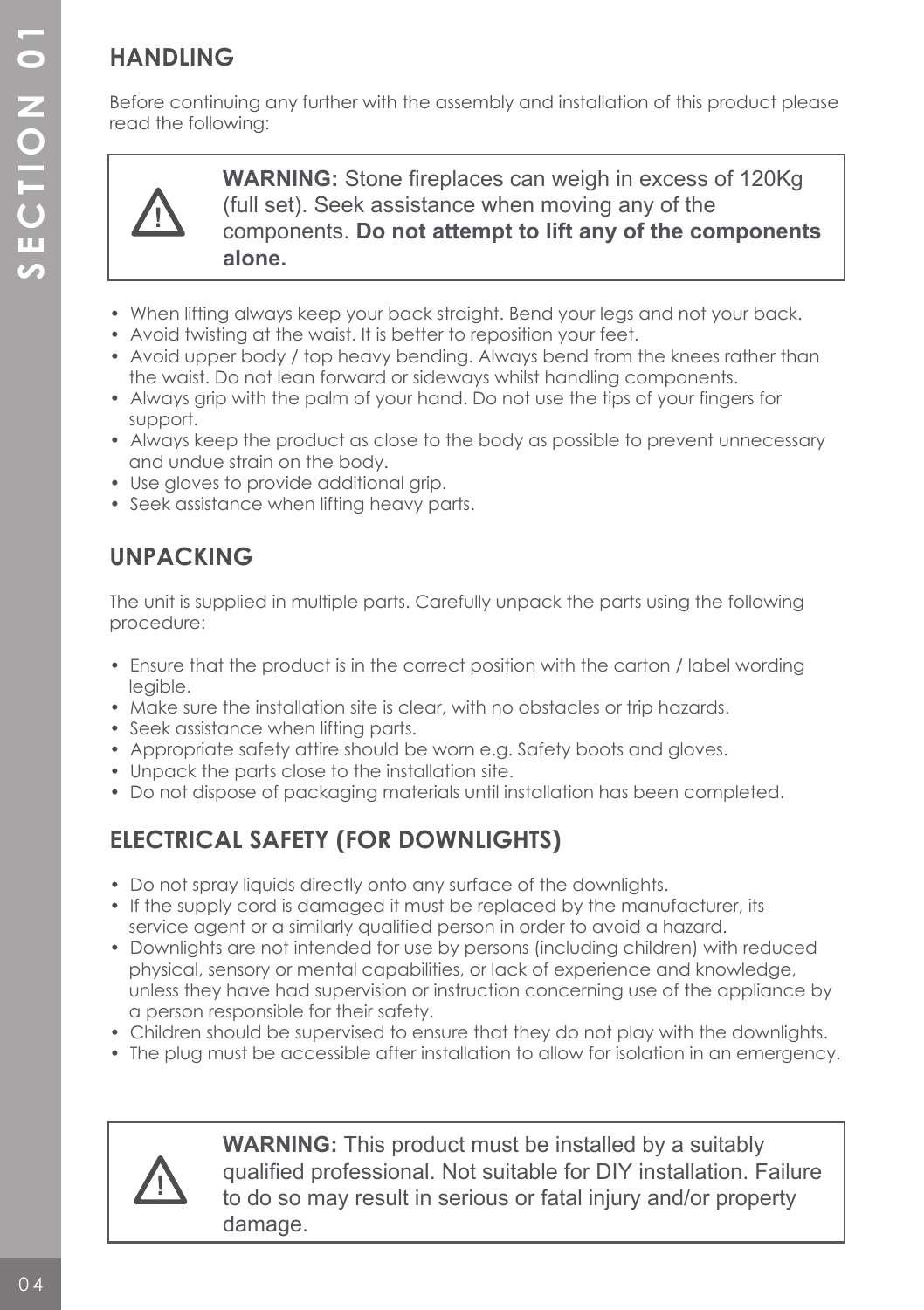## **CHECK**



Make sure all parts are present. This product is supplied in multiple pieces.

Before installation, check that all parts are free from damage.



 Make sure the correct type of fire is being installed. Electric and gas fires can be used with this surround set. Solid fuel fires and any products that produce more than 4kW of heat are not recommended.



**WARNING:** This product must be installed by a suitably qualified professional. Not suitable for DIY installation. Failure to install this product in accordance with the recommendations outlined in this document may result in serious or fatal injuries.

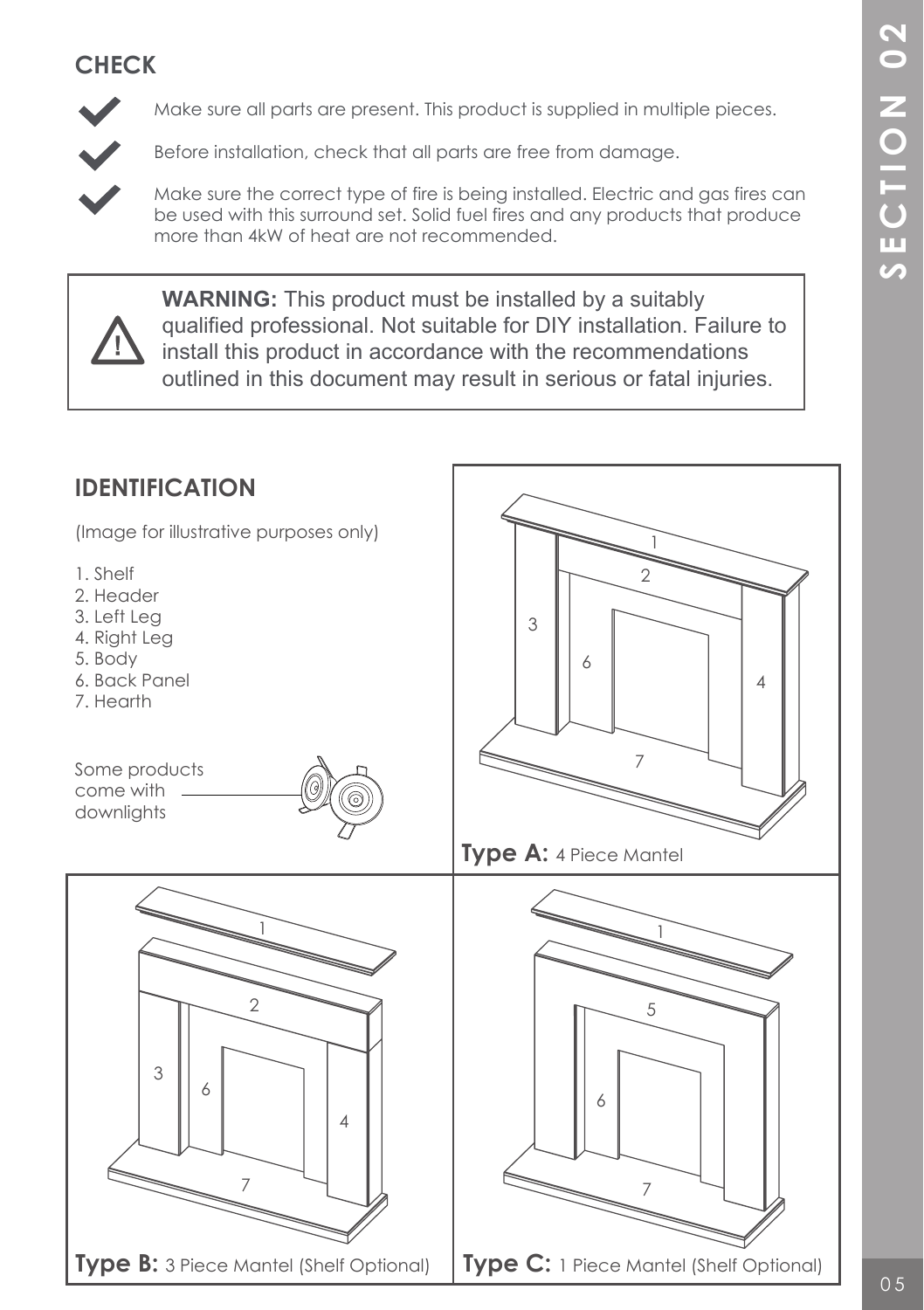## **SECURING THE PRODUCT**



**IMPORTANT:** The correct selection and application of adhesives is essential in order to safely install this product.

**Where propriety bedding materials, cements, adhesives or grouts are used, their use must conform to the manufacturer's guidelines. Such products should only be used for applications and surfaces as approved by the manufacturer.** 

## **GLUING**

This product must be properly secured using the correct types of adhesive. Adhesives must be used to secure the following:

- All joints between components and fixing brackets
- All joints between components and other components
- All joints between components and surrounding structures (wall and floor)

#### **Note: All surfaces to be glued must be cleaned and prepped in accordance with the adhesive's instructions.**

## **ADHESIVE SELECTION & APPLICATION**

#### **For joints between components and fixing brackets:**

Use a high strength adhesive that identifies STONE and METAL as suitable contact surfaces. Fixing brackets MUST be 'sandwiched' between a fixing block and the component.

#### **MARBLE & GRANITE**

#### **For joints between components and other components:**

Use a high strength adhesive that identifies STONE as a suitable contact surface. These joints must not be 'spot bedded'. A complete bed of adhesive must be applied.

**For joints between components and surrounding structures (wall and floor):** Use a high strength adhesive that identifies STONE and the surrounding structure MATERIAL as suitable contact surfaces. **Do not bond to wallpapered or painted surfaces.**

#### **LIMESTONE**

#### **For joints between components and other components:**

Use a high strength LIMESTONE CEMENT. These joints must not be 'spot bedded'. A complete bed of cement must be applied.

**For joints between components and surrounding structures (wall and floor):** Use a high strength LIMESTONE CEMENT. **Do not bond to wallpapered or painted surfaces.**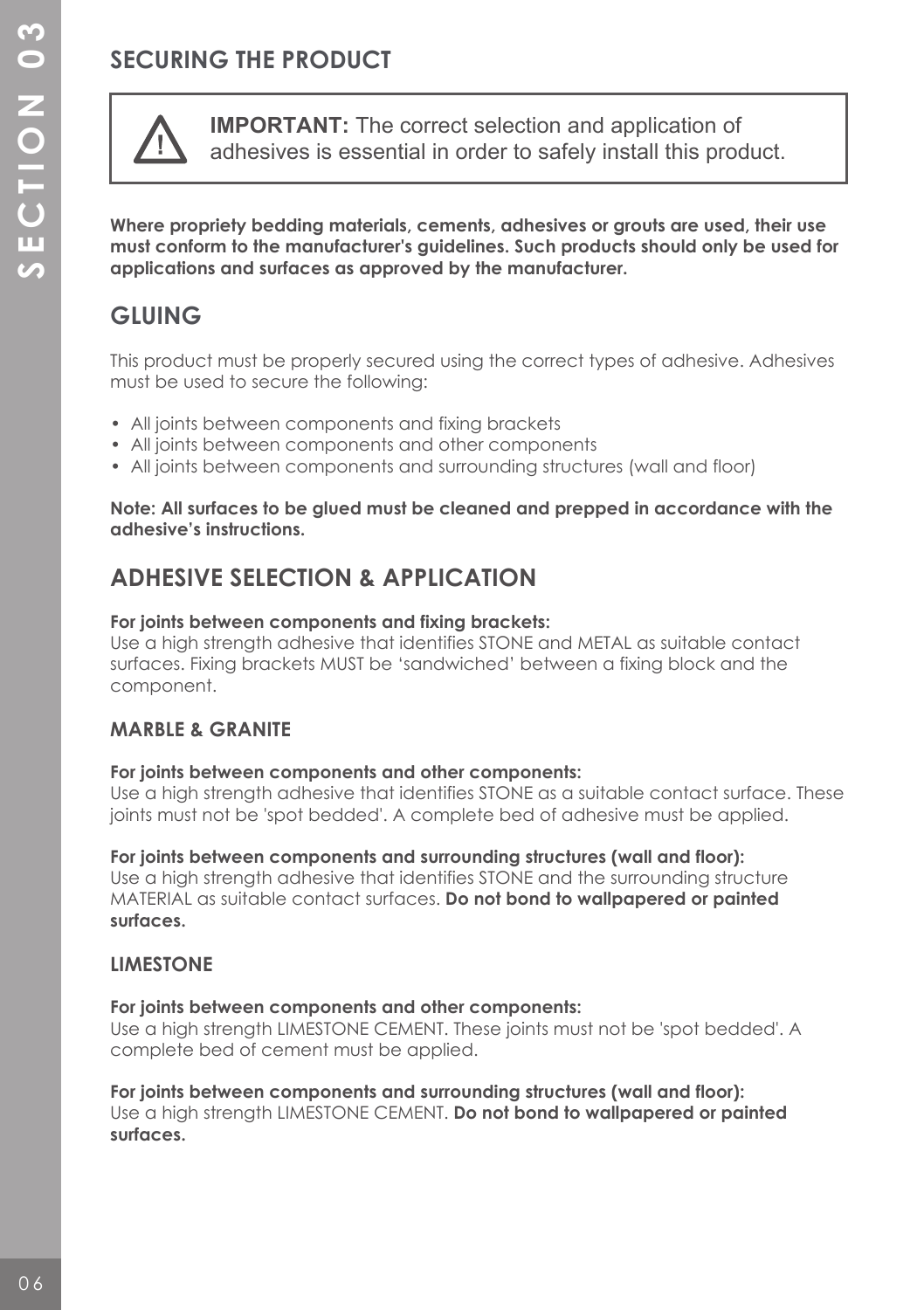## **FIXING METHODS**



**IMPORTANT:** All mechanical fixings, for holding the product in position, must be secured to a solid wall or structure.

**All fixing brackets and fixing blocks are supplied with this product. Please note that some fixing brackets may be supplied already attached to the product. Depending on the material of the structure, the appropriate propriety fixings should be used to secure the fireplace (using the methods stated below).**



#### **FIXING B**

**Note: Shelf fixing brackets may be supplied already attached to the shelf, or as separate parts. Appropriate fixing methods must be used to secure the shelf to the wall.**



Secure stand-off bracket to the wall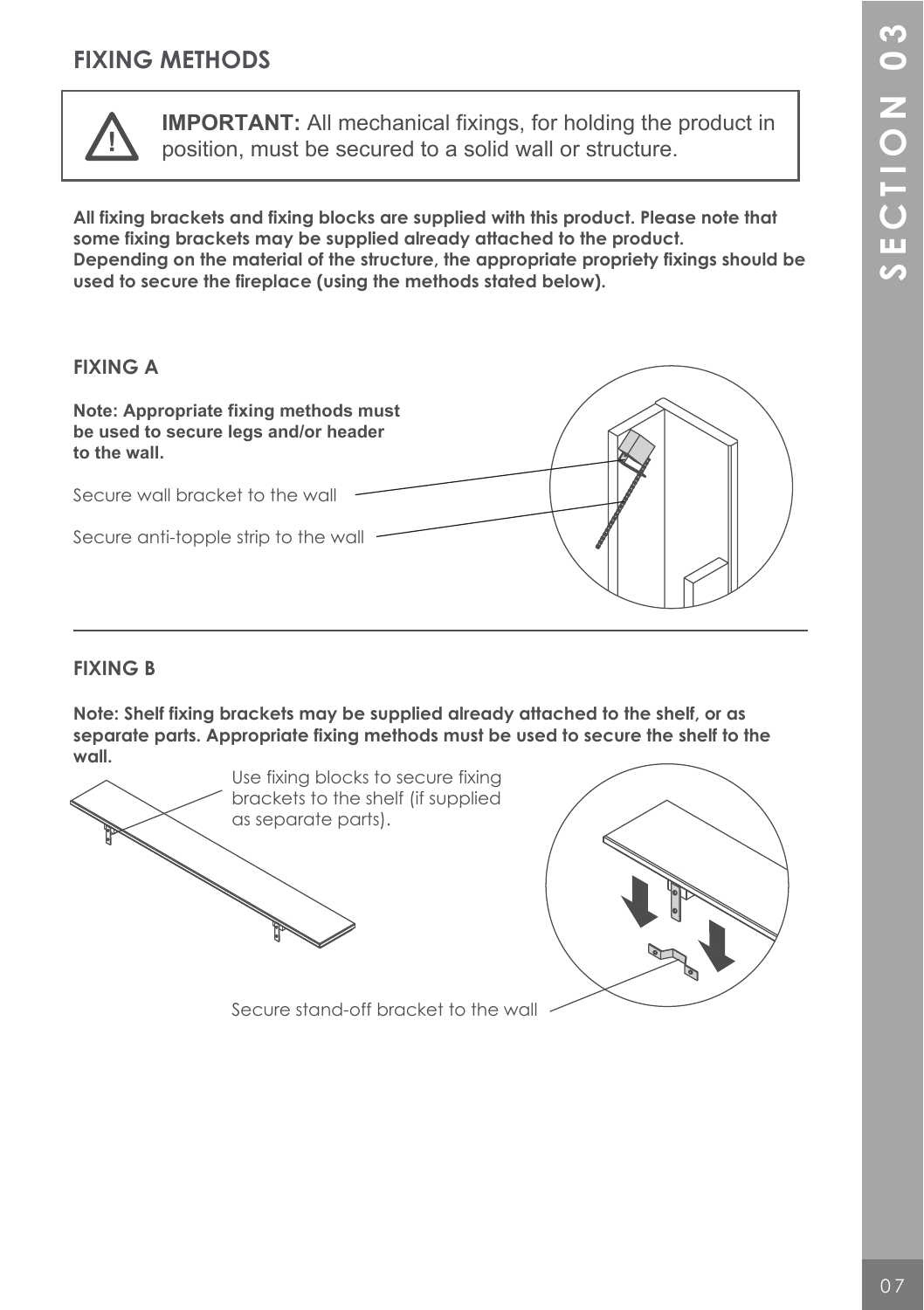## **3-PIECE BACK PANELS**



**IMPORTANT:** The correct selection and application of adhesives is essential in order to safely install this product.



**IMPORTANT:** This product must be installed by a suitably qualified professional. Not suitable for DIY installation. These diagrams are to aid the installer.

**Some products may include a back panel that requires assembly prior to installation. It is essential you have read and understood Page 6 before attempting to assemble the back panel (using the methods stated below).**

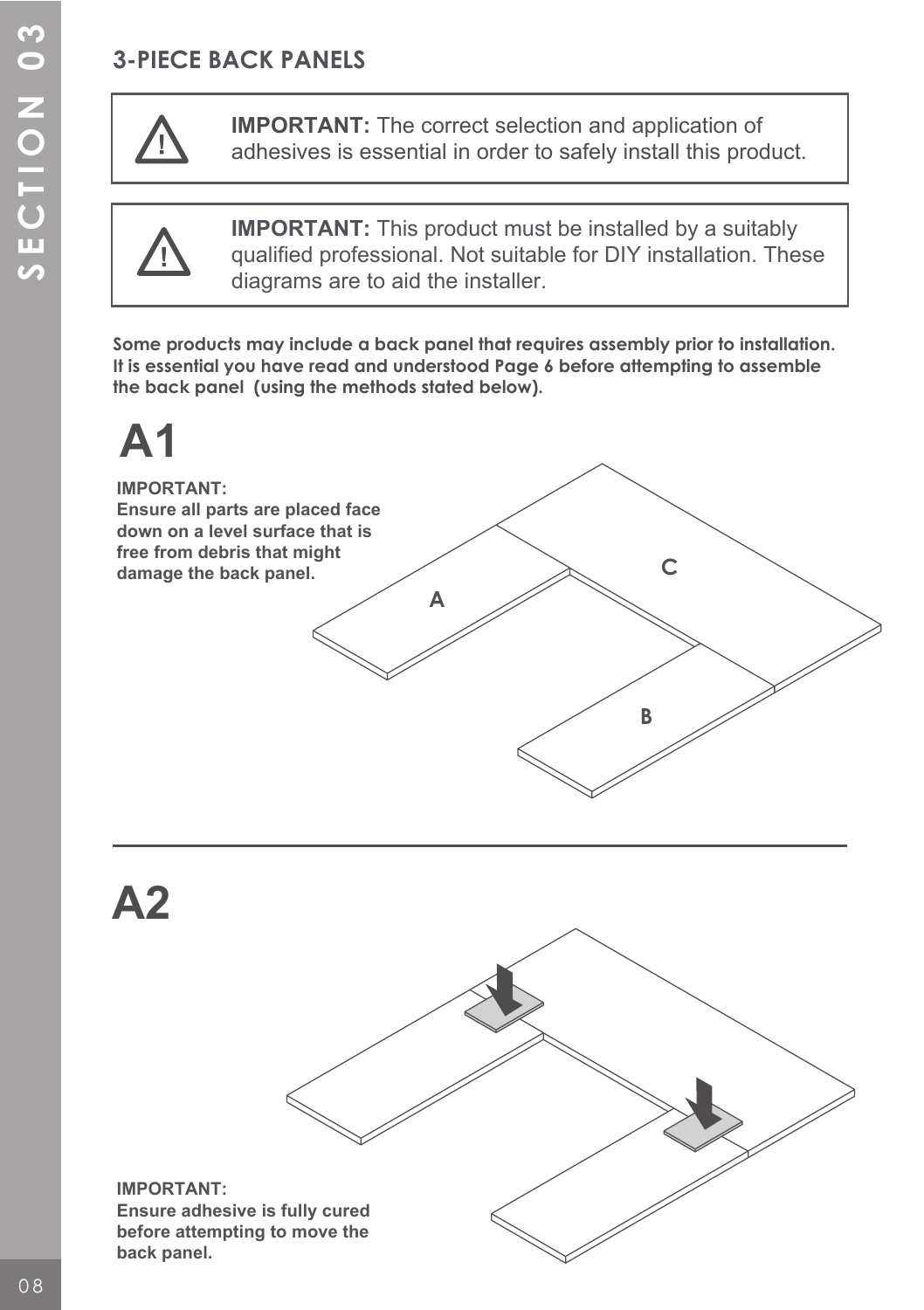## **ASSEMBLY**

**Note: These instructions apply to multiple product types. Please identify your product using the guide on P5 before commencing assembly.**



**IMPORTANT:** IThis product must be installed by a suitably qualified professional. Not suitable for DIY installation. These diagrams are to aid the installer.



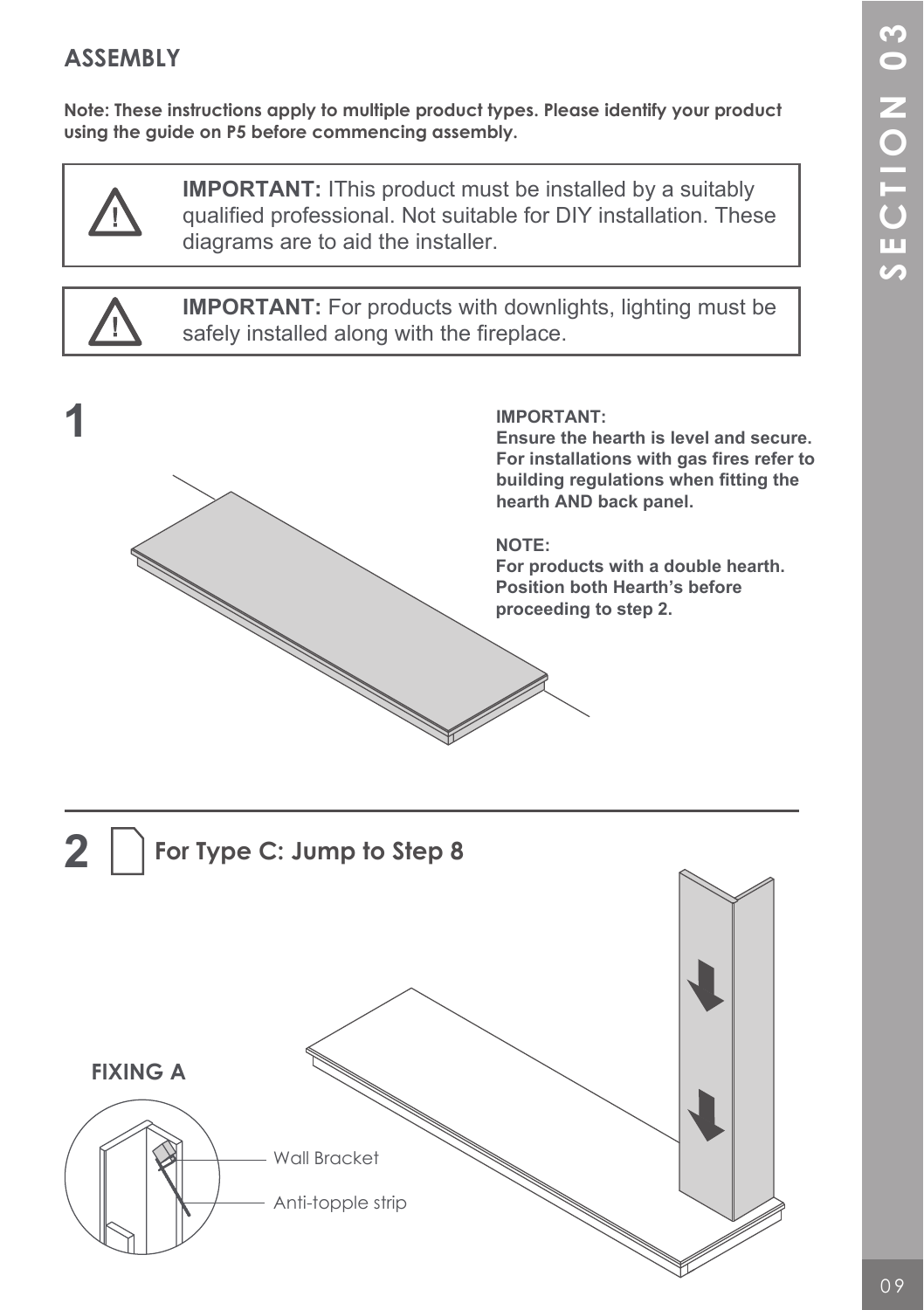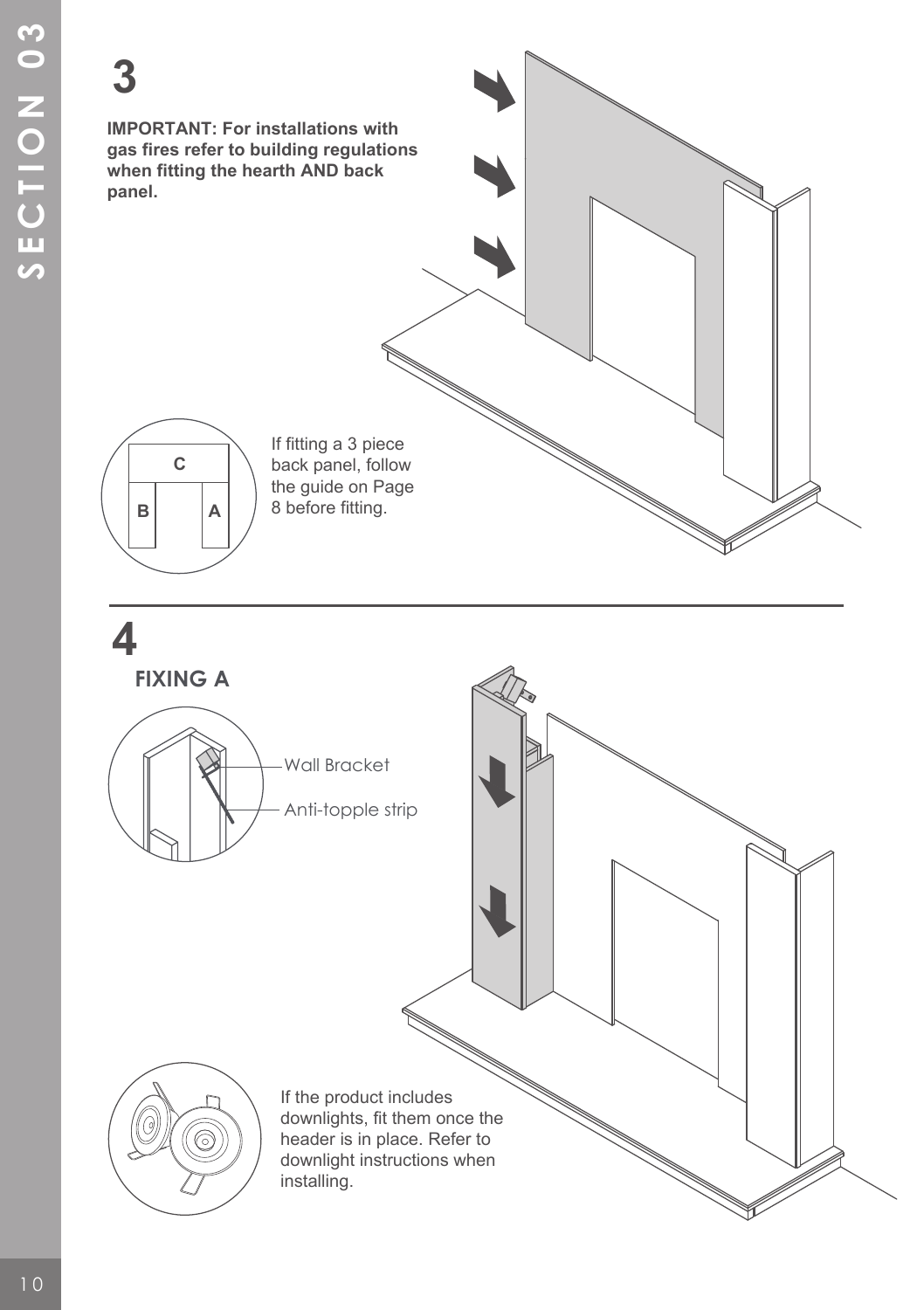### **5 For Type B: Jump to Step 7**



If the product includes downlights, fit them once the header is in place. Refer to downlight instructions when installing.



**6**

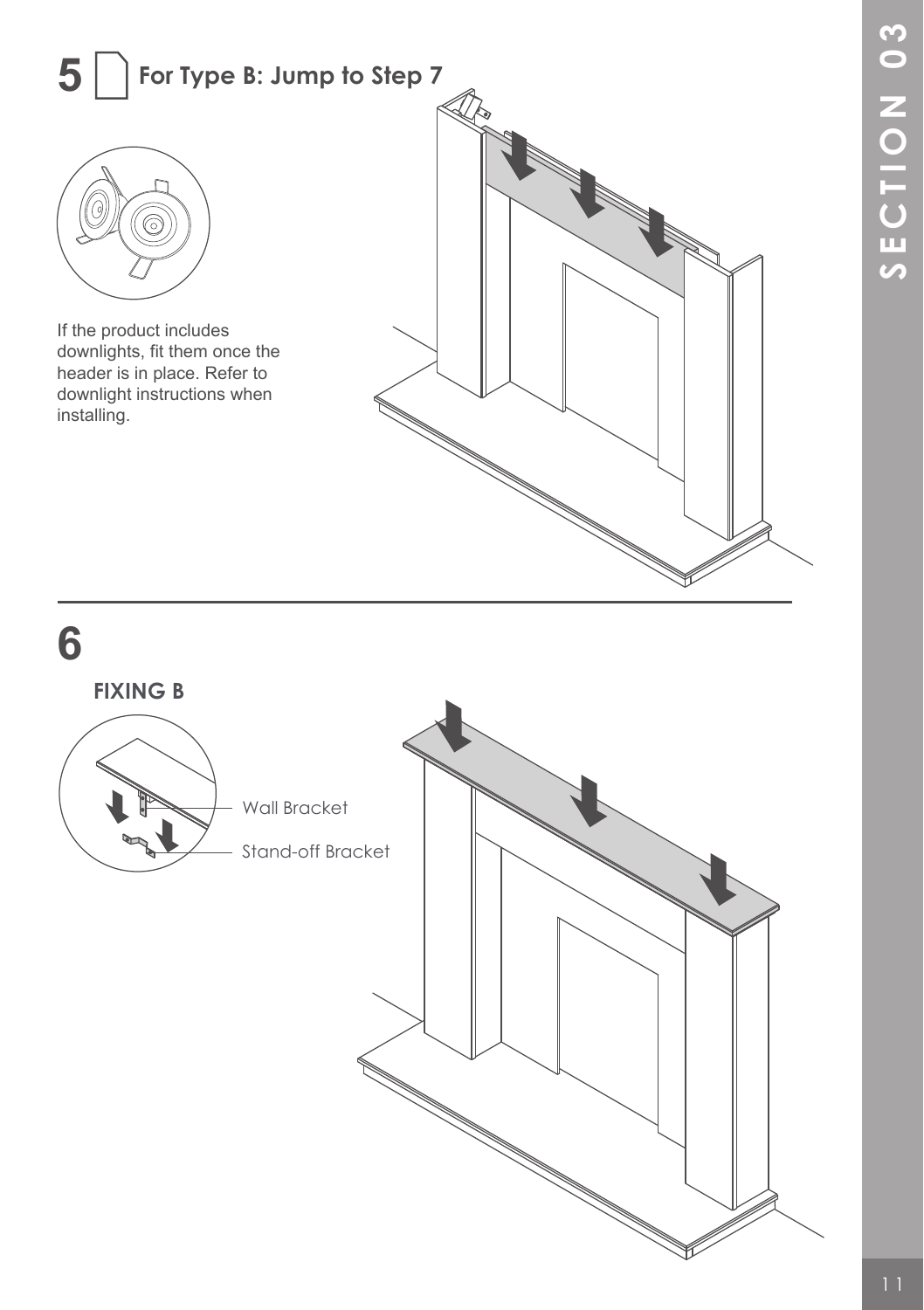

installing.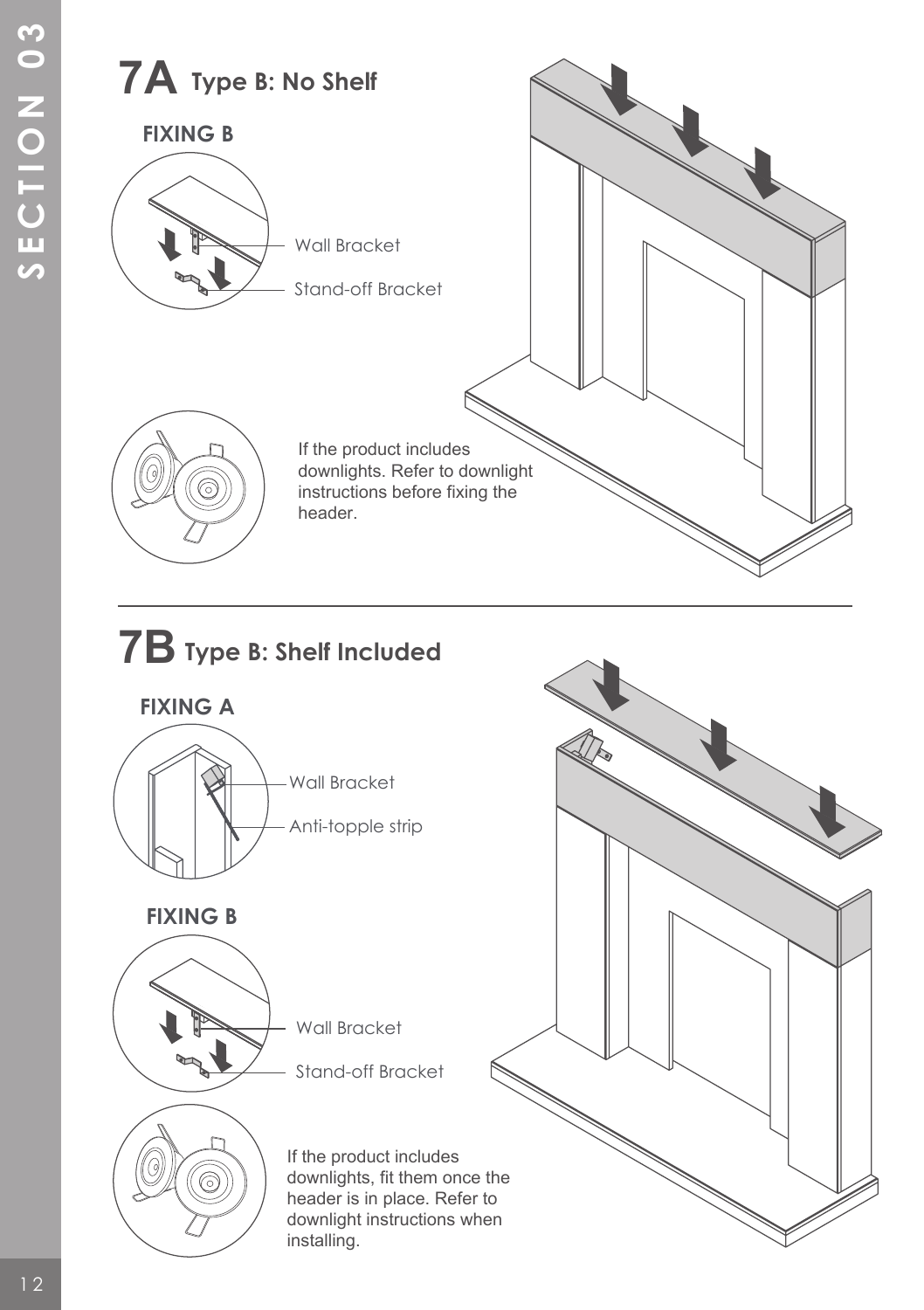# **8A Type C: No Shelf**







**C** If fitting a 3 piece back panel, follow the guide on Page 8 before fitting.



If the product includes downlights, fit them before the Mantel is installed. Refer to downlight instructions when installing.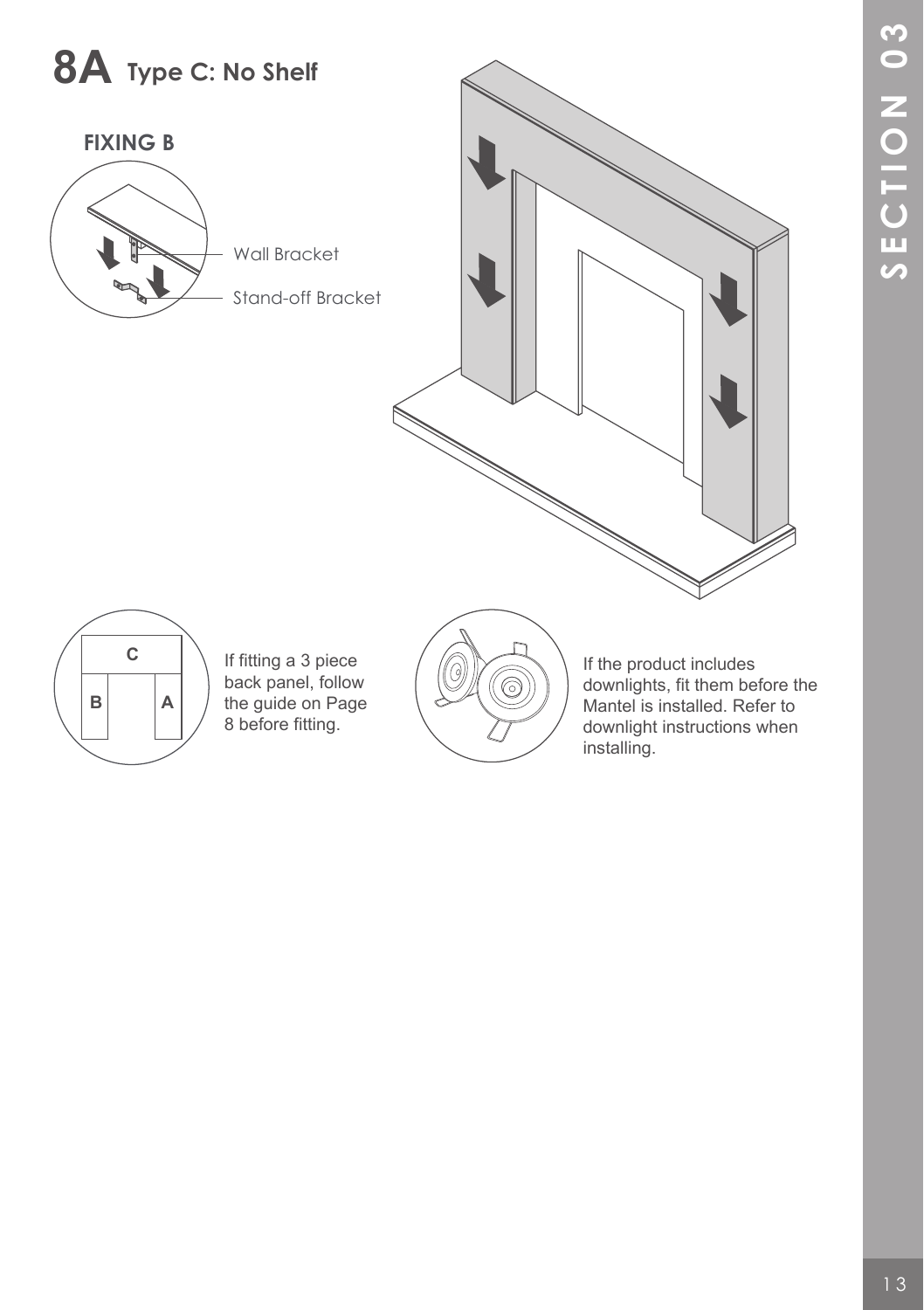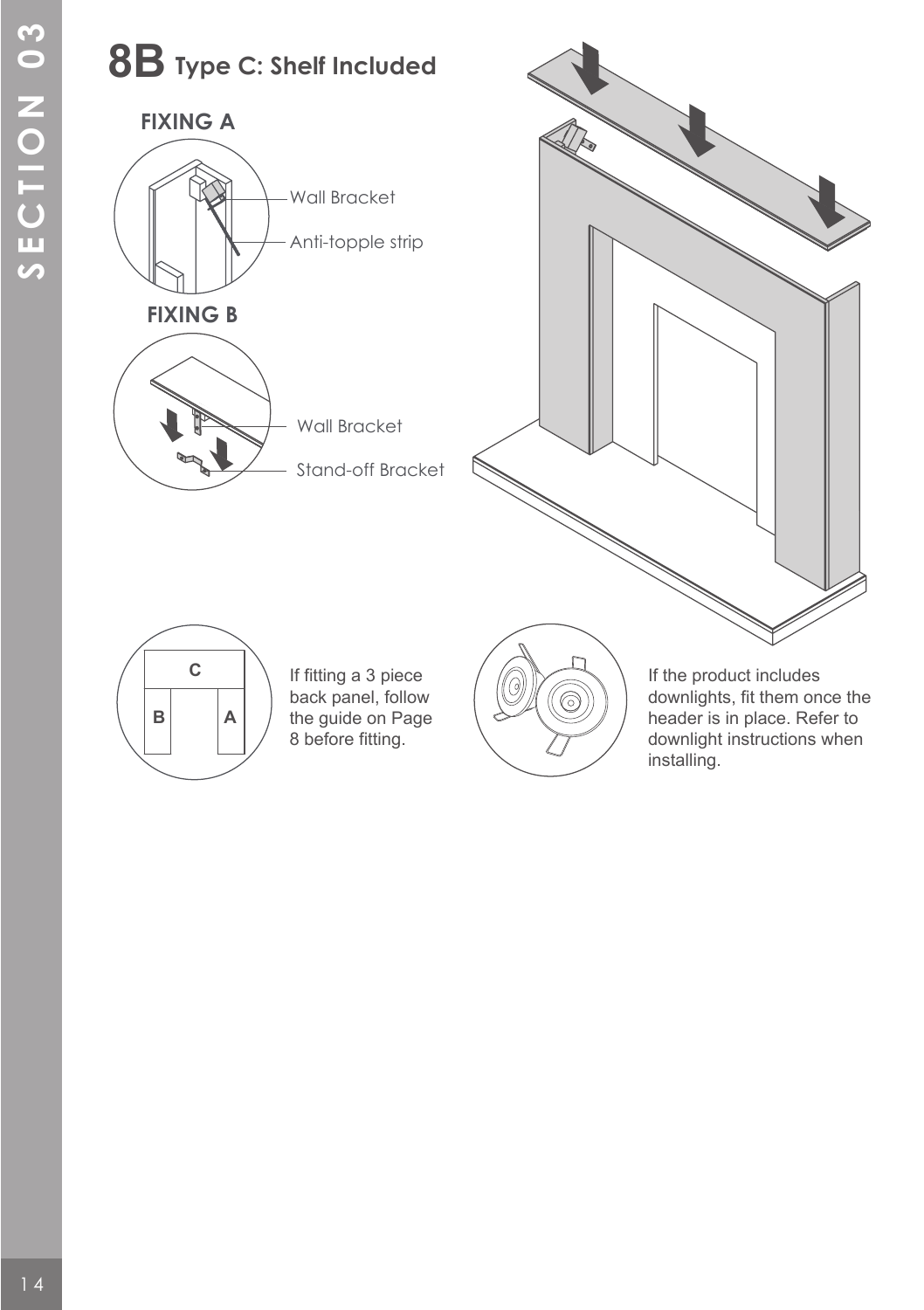## **CARE AND MAINTENANCE**

**IMPORTANT:** The structure of the fireplace should be regularly checked for any evidence of instability.

**IMPORTANT:** Never allow children to sit, play or climb on any part of the fireplace. The component parts of the fireplace are extremely heavy, should any part becomes dislodged it could cause serious or fatal injury.

**IMPORTANT:** Take care not to place or store any heavy objects on the shelf. Use the shelf only to support small items such as pictures, photo frames, small vases etc. Ensure such items are located towards the rear of the shelf.

If you have an electric fire and/or downlights with this surround set, turn off the power and unplug the electric fire before cleaning.

If you have a gas fire with this surround set, turn off the fire and allow to cool before cleaning.

Marble and granite are porous materials and are very delicate where liquids are concerned. If anything is spilt on the marble it should be cleaned immediately.

Take care when cleaning; polished surfaces and edges can be easily scratched.

Do not use cleaning agents or abrasive wipes.

## **CLEANING**

- 1. Dust down the surfaces with a soft duster.
- 2. Only use warm water; cleaning agents will damage the material. For granite products, you can use specialist granite cleaners.<br>3. Use a soft sponge to soak up the warm water and
- Use a soft sponge to soak up the warm water and ring out thoroughly.
- 4. Wipe down the surfaces of the material.
- 5. Use a soft, dry cloth to dry the surfaces immediately after cleaning.

## **TECHNICAL INFORMATION**



**IMPORTANT:** This product must be installed by a suitably qualified professional. Not suitable for DIY installation. Failure to install this product in accordance with the recommendations outlined in this document may result in serious or fatal injuries.

**WARNING: For use with gas or electric fires ONLY.** Gas fires must be fitted and approved by a gas safe engineer.



**WARNING:** This product **IS NOT** suitable for solid fuel fires or stoves, or any other product that produces more than 4kW of heat.